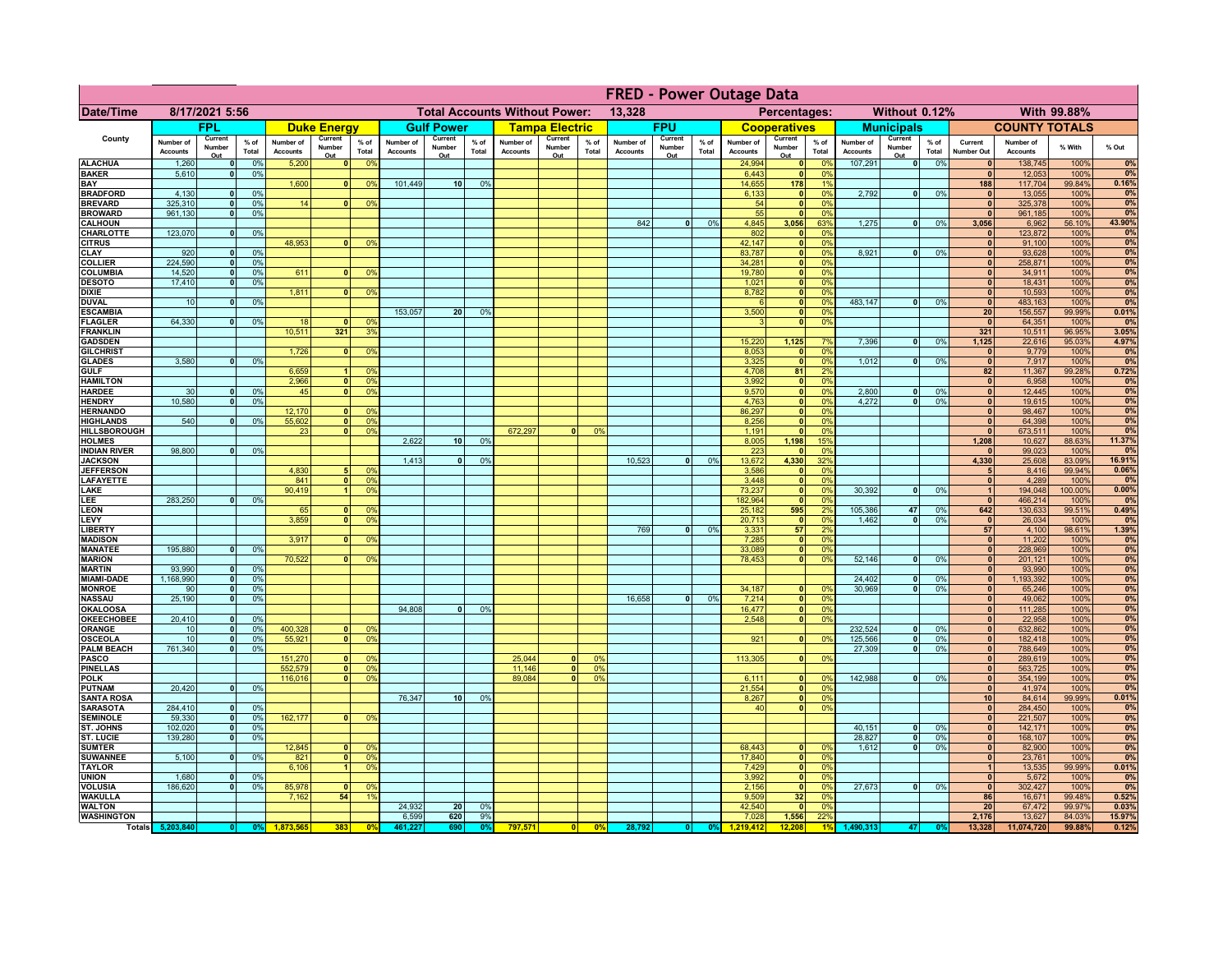## 8/17/2021 5:57 AM FRED



| <b>Power Provider</b>                              | <b>County</b>     | <b>Number of Customers</b> | <b>Current Number Out</b> | <b>Outage Percentage</b> | <b>Estimated Restore Time</b> |
|----------------------------------------------------|-------------------|----------------------------|---------------------------|--------------------------|-------------------------------|
|                                                    |                   |                            |                           |                          |                               |
| West Florida Electric Cooperative, Inc.            | <b>JACKSON</b>    | 13,621                     | 4,298                     | 31.55%                   | <b>TBD</b>                    |
| West Florida Electric Cooperative, Inc.            | CALHOUN           | 2,832                      | 2,655                     | 93.75%                   | TBD                           |
| West Florida Electric Cooperative, Inc.            | <b>WASHINGTON</b> | 4,323                      | 1,441                     | 33.33%                   | <b>TBD</b>                    |
| West Florida Electric Cooperative, Inc.            | <b>HOLMES</b>     | 7,684                      | 1,198                     | 15.59%                   | <b>TBD</b>                    |
| Talquin Electric Cooperative, Inc.                 | <b>GADSDEN</b>    | 15,220                     | 1,125                     | 7.39%                    | <b>TBD</b>                    |
| <b>Gulf Power Company</b>                          | WASHINGTON        | 6,599                      | 620                       | 9.40%                    | 24                            |
| Talquin Electric Cooperative, Inc.                 | <b>LEON</b>       | 25,182                     | 595                       | 2.36%                    | <b>TBD</b>                    |
| Gulf Coast Electric Cooperative, Inc.              | CALHOUN           | 2,013                      | 401                       | 19.92%                   | <b>TBD</b>                    |
| Duke Energy                                        | <b>FRANKLIN</b>   | 10,511                     | 321                       | 3.05%                    | <b>TBD</b>                    |
|                                                    |                   |                            | 178                       |                          | <b>TBD</b>                    |
| Gulf Coast Electric Cooperative, Inc.              | BAY               | 14,655                     |                           | 1.21%                    |                               |
| Gulf Coast Electric Cooperative, Inc.              | <b>WASHINGTON</b> | 2,705                      | 115                       | 4.25%                    | <b>TBD</b>                    |
| Gulf Coast Electric Cooperative, Inc.              | <b>GULF</b>       | 4,708                      | 81                        | 1.72%                    | <b>TBD</b>                    |
| Talquin Electric Cooperative, Inc.                 | <b>LIBERTY</b>    | 3,331                      | 57                        | 1.71%                    | <b>TBD</b>                    |
| Duke Energy                                        | WAKULLA           | 7,162                      | 54                        | 0.75%                    | <b>TBD</b>                    |
| City of Tallahassee                                | <b>LEON</b>       | 105,386                    | 47                        | 0.04%                    | <b>TBD</b>                    |
| Gulf Coast Electric Cooperative, Inc.              | <b>JACKSON</b>    | 51                         | 32                        | 62.75%                   | <b>TBD</b>                    |
| Talquin Electric Cooperative, Inc.                 | <b>WAKULLA</b>    | 9,509                      | 32                        | 0.34%                    | <b>TBD</b>                    |
| <b>Gulf Power Company</b>                          | <b>ESCAMBIA</b>   | 153,057                    | 20                        | 0.01%                    | 24                            |
|                                                    |                   |                            |                           |                          |                               |
| <b>Gulf Power Company</b>                          | <b>WALTON</b>     | 24,932                     | 20                        | 0.08%                    | 24                            |
| <b>Gulf Power Company</b>                          | BAY               | 101,449                    | 10                        | 0.01%                    | 24                            |
| <b>Gulf Power Company</b>                          | <b>HOLMES</b>     | 2,622                      | 10                        | 0.38%                    | 24                            |
| <b>Gulf Power Company</b>                          | <b>SANTA ROSA</b> | 76,347                     | 10                        | 0.01%                    | 24                            |
| Duke Energy                                        | <b>JEFFERSON</b>  | 4,830                      | $5\phantom{.0}$           | 0.10%                    | <b>TBD</b>                    |
| Duke Energy                                        | <b>GULF</b>       | 6,659                      | $\mathbf{1}$              | 0.02%                    | <b>TBD</b>                    |
| <b>Duke Energy</b>                                 | LAKE              | 90,419                     | $1\,$                     | 0.00%                    | <b>TBD</b>                    |
| Duke Energy                                        | <b>TAYLOR</b>     | 6,106                      | $1\,$                     | 0.02%                    | <b>TBD</b>                    |
|                                                    |                   |                            |                           |                          |                               |
| Central Florida Electric Cooperative               | <b>ALACHUA</b>    | 935                        | $\mathbf 0$               | 0.00%                    | <b>TBD</b>                    |
| City of Alachua                                    | <b>ALACHUA</b>    | 4,506                      | 0                         | 0.00%                    | <b>TBD</b>                    |
| City of Newberry                                   | <b>ALACHUA</b>    | 2,185                      | $\mathbf 0$               | 0.00%                    | <b>TBD</b>                    |
| Clay Electric Cooperative                          | <b>ALACHUA</b>    | 24,059                     | 0                         | 0.00%                    | <b>TBD</b>                    |
| <b>Duke Energy</b>                                 | <b>ALACHUA</b>    | 5,200                      | $\mathbf 0$               | 0.00%                    | <b>TBD</b>                    |
| Florida Power and Light Company                    | <b>ALACHUA</b>    | 1,260                      | 0                         | 0.00%                    | TBD                           |
| Gainesville (Gainesville Regional Utilities - GRU) | <b>ALACHUA</b>    | 100,600                    | $\mathbf 0$               | 0.00%                    | <b>TBD</b>                    |
|                                                    |                   |                            |                           |                          |                               |
| Clay Electric Cooperative                          | <b>BAKER</b>      | 2,765                      | 0                         | 0.00%                    | <b>TBD</b>                    |
| Florida Power and Light Company                    | <b>BAKER</b>      | 5,610                      | $\mathbf 0$               | 0.00%                    | <b>TBD</b>                    |
| Okefenoke Rural Electric Membership Corporation    | <b>BAKER</b>      | 3,678                      | $\mathsf 0$               | 0.00%                    | <b>TBD</b>                    |
| <b>Duke Energy</b>                                 | BAY               | 1,600                      | $\pmb{0}$                 | 0.00%                    | <b>TBD</b>                    |
| City of Starke                                     | <b>BRADFORD</b>   | 2,792                      | $\pmb{0}$                 | 0.00%                    | TBD                           |
| Clay Electric Cooperative                          | <b>BRADFORD</b>   | 6,133                      | $\mathbf 0$               | 0.00%                    | <b>TBD</b>                    |
| Florida Power and Light Company                    | <b>BRADFORD</b>   | 4,130                      | 0                         | 0.00%                    | <b>TBD</b>                    |
| <b>Duke Energy</b>                                 | <b>BREVARD</b>    | 14                         | $\mathbf 0$               | 0.00%                    | <b>TBD</b>                    |
| Florida Power and Light Company                    | <b>BREVARD</b>    | 325,310                    | 0                         | 0.00%                    | <b>TBD</b>                    |
|                                                    |                   |                            |                           |                          |                               |
| Peace River Electric Cooperative, Inc.             | <b>BREVARD</b>    | 54                         | $\mathbf 0$               | 0.00%                    | <b>TBD</b>                    |
| Florida Power and Light Company                    | <b>BROWARD</b>    | 961,130                    | 0                         | 0.00%                    | <b>TBD</b>                    |
| Lee County Electric Cooperative                    | <b>BROWARD</b>    | 55                         | $\mathbf 0$               | 0.00%                    | <b>TBD</b>                    |
| City of Blountstown                                | CALHOUN           | 1,275                      | 0                         | 0.00%                    | TBD                           |
| Florida Public Utilities Corporation               | CALHOUN           | 842                        | $\mathbf 0$               | 0.00%                    | Restored                      |
| Florida Power and Light Company                    | CHARLOTTE         | 123,070                    | $\mathbf 0$               | 0.00%                    | <b>TBD</b>                    |
| Lee County Electric Cooperative                    | CHARLOTTE         | 802                        | $\mathbf 0$               | 0.00%                    | <b>TBD</b>                    |
|                                                    |                   |                            |                           |                          |                               |
| Duke Energy                                        | <b>CITRUS</b>     | 48,953                     | 0                         | 0.00%                    | TBD                           |
| Sumter Electric Cooperative, Inc.                  | <b>CITRUS</b>     | 15,647                     | $\mathbf 0$               | 0.00%                    | TBD                           |
| Withlacoochee River Electric Cooperative, Inc.     | <b>CITRUS</b>     | 26,500                     | 0                         | 0.00%                    | TBD                           |
| Clay Electric Cooperative                          | <b>CLAY</b>       | 83,787                     | $\mathbf 0$               | 0.00%                    | <b>TBD</b>                    |
| Florida Power and Light Company                    | CLAY              | 920                        | 0                         | 0.00%                    | TBD                           |
| <b>Green Cove Springs Electric</b>                 | <b>CLAY</b>       | 4,041                      | $\mathbf 0$               | 0.00%                    | <b>TBD</b>                    |
| Jacksonville (JEA)                                 | CLAY              | 4,880                      | 0                         | 0.00%                    | TBD                           |
| Florida Power and Light Company                    | <b>COLLIER</b>    | 224,590                    | $\mathbf 0$               | 0.00%                    | <b>TBD</b>                    |
|                                                    |                   |                            | 0                         | 0.00%                    | TBD                           |
| Lee County Electric Cooperative                    | <b>COLLIER</b>    | 34,281                     |                           |                          |                               |
| Clay Electric Cooperative                          | <b>COLUMBIA</b>   | 17,751                     | $\mathbf 0$               | 0.00%                    | <b>TBD</b>                    |
| Duke Energy                                        | COLUMBIA          | 611                        | 0                         | 0.00%                    | TBD                           |
| Florida Power and Light Company                    | <b>COLUMBIA</b>   | 14,520                     | $\mathbf 0$               | 0.00%                    | <b>TBD</b>                    |
| Suwannee Valley Electric Cooperative, Inc.         | COLUMBIA          | 2,029                      | 0                         | 0.00%                    | TBD                           |
| Florida Power and Light Company                    | <b>DESOTO</b>     | 17,410                     | $\pmb{0}$                 | 0.00%                    | TBD                           |
| Peace River Electric Cooperative, Inc.             | <b>DESOTO</b>     | 1,021                      | 0                         | 0.00%                    | TBD                           |
| Central Florida Electric Cooperative               | <b>DIXIE</b>      | 8,143                      | $\mathbf 0$               | 0.00%                    | <b>TBD</b>                    |
|                                                    |                   |                            | 0                         |                          | TBD                           |
| Duke Energy                                        | <b>DIXIE</b>      | 1,811                      |                           | 0.00%                    |                               |
| Tri-County Electric Cooperative                    | <b>DIXIE</b>      | 639                        | $\pmb{0}$                 | 0.00%                    | TBD                           |
| Clay Electric Cooperative                          | <b>DUVAL</b>      | 6                          | 0                         | 0.00%                    | TBD                           |
| Florida Power and Light Company                    | <b>DUVAL</b>      | 10                         | $\pmb{0}$                 | 0.00%                    | TBD                           |
| Jacksonville (JEA)                                 | <b>DUVAL</b>      | 464,250                    | 0                         | 0.00%                    | TBD                           |
| Jacksonville Beach (Beaches Energy Services)       | <b>DUVAL</b>      | 18,897                     | $\mathbf 0$               | 0.00%                    | <b>TBD</b>                    |
| Escambia River Electric Cooperative, Inc.          | <b>ESCAMBIA</b>   | 3,500                      | 0                         | 0.00%                    | TBD                           |
|                                                    |                   | 3                          | $\pmb{0}$                 | 0.00%                    | TBD                           |
| Clay Electric Cooperative                          | <b>FLAGLER</b>    |                            |                           |                          |                               |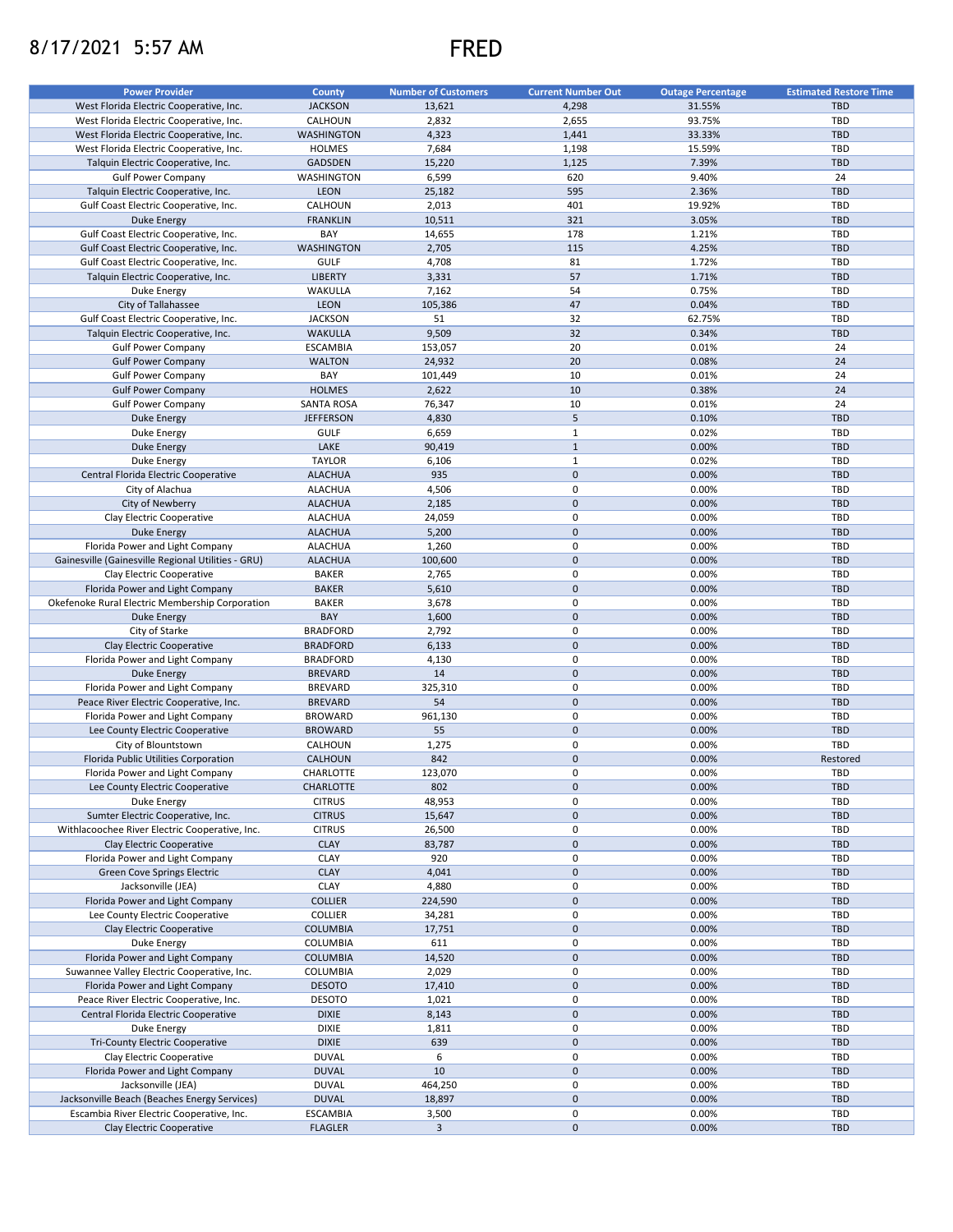## 8/17/2021 5:57 AM FRED



| Duke Energy                                                                             |                     |                 |                          |                |                 |
|-----------------------------------------------------------------------------------------|---------------------|-----------------|--------------------------|----------------|-----------------|
|                                                                                         | <b>FLAGLER</b>      | 18              | 0                        | 0.00%          | TBD             |
| Florida Power and Light Company                                                         | <b>FLAGLER</b>      | 64,330          | $\pmb{0}$                | 0.00%          | <b>TBD</b>      |
|                                                                                         |                     |                 |                          |                |                 |
| Chattahoochee Electric                                                                  | GADSDEN             | 1,173           | 0                        | 0.00%          | TBD             |
| City of Havana                                                                          | <b>GADSDEN</b>      | 1,455           | $\mathbf 0$              | 0.00%          | <b>TBD</b>      |
| City of Quincy                                                                          | GADSDEN             | 4,768           | 0                        | 0.00%          | TBD             |
|                                                                                         |                     |                 |                          |                |                 |
| Central Florida Electric Cooperative                                                    | <b>GILCHRIST</b>    | 8,048           | $\pmb{0}$                | 0.00%          | <b>TBD</b>      |
| Clay Electric Cooperative                                                               | <b>GILCHRIST</b>    | 5               | 0                        | 0.00%          | TBD             |
|                                                                                         |                     |                 |                          |                |                 |
| <b>Duke Energy</b>                                                                      | <b>GILCHRIST</b>    | 1,726           | $\pmb{0}$                | 0.00%          | <b>TBD</b>      |
| City of Moore Haven                                                                     | <b>GLADES</b>       | 1,012           | 0                        | 0.00%          | TBD             |
| Florida Power and Light Company                                                         | <b>GLADES</b>       | 3,580           | $\pmb{0}$                | 0.00%          | <b>TBD</b>      |
|                                                                                         |                     |                 |                          |                |                 |
| Glades Electric Cooperative, Inc.                                                       | <b>GLADES</b>       | 3,325           | 0                        | 0.00%          | TBD             |
| <b>Duke Energy</b>                                                                      | <b>HAMILTON</b>     | 2,966           | $\pmb{0}$                | 0.00%          | <b>TBD</b>      |
|                                                                                         |                     |                 | 0                        |                |                 |
| Suwannee Valley Electric Cooperative, Inc.                                              | <b>HAMILTON</b>     | 3,992           |                          | 0.00%          | TBD             |
| City of Wauchula                                                                        | HARDEE              | 2,800           | $\pmb{0}$                | 0.00%          | <b>TBD</b>      |
| Duke Energy                                                                             | HARDEE              | 45              | 0                        | 0.00%          | TBD             |
|                                                                                         |                     |                 |                          |                |                 |
| Florida Power and Light Company                                                         | HARDEE              | 30              | $\pmb{0}$                | 0.00%          | <b>TBD</b>      |
| Glades Electric Cooperative, Inc.                                                       | HARDEE              | $\pmb{0}$       | 0                        |                | TBD             |
| Peace River Electric Cooperative, Inc.                                                  | HARDEE              | 9,570           | $\pmb{0}$                | 0.00%          | <b>TBD</b>      |
|                                                                                         |                     |                 |                          |                |                 |
| City of Clewiston                                                                       | <b>HENDRY</b>       | 4,272           | 0                        | 0.00%          | TBD             |
| Florida Power and Light Company                                                         | <b>HENDRY</b>       | 10,580          | $\pmb{0}$                | 0.00%          | <b>TBD</b>      |
|                                                                                         |                     |                 |                          |                |                 |
| Glades Electric Cooperative, Inc.                                                       | <b>HENDRY</b>       | 4,009           | 0                        | 0.00%          | TBD             |
| Lee County Electric Cooperative                                                         | <b>HENDRY</b>       | 754             | $\pmb{0}$                | 0.00%          | <b>TBD</b>      |
| Duke Energy                                                                             | <b>HERNANDO</b>     | 12,170          | 0                        | 0.00%          | TBD             |
|                                                                                         |                     |                 |                          |                |                 |
| Sumter Electric Cooperative, Inc.                                                       | <b>HERNANDO</b>     | 191             | $\pmb{0}$                | 0.00%          | <b>TBD</b>      |
| Withlacoochee River Electric Cooperative, Inc.                                          | <b>HERNANDO</b>     | 86,106          | $\mathbf 0$              | 0.00%          | TBD             |
|                                                                                         |                     |                 |                          |                |                 |
| <b>Duke Energy</b>                                                                      | <b>HIGHLANDS</b>    | 55,602          | $\pmb{0}$                | 0.00%          | <b>TBD</b>      |
| Florida Power and Light Company                                                         | <b>HIGHLANDS</b>    | 540             | 0                        | 0.00%          | TBD             |
| Glades Electric Cooperative, Inc.                                                       | <b>HIGHLANDS</b>    | 7,945           | $\mathbf 0$              | 0.00%          | <b>TBD</b>      |
|                                                                                         |                     |                 |                          |                |                 |
| Peace River Electric Cooperative, Inc.                                                  | <b>HIGHLANDS</b>    | 311             | 0                        | 0.00%          | TBD             |
| <b>Duke Energy</b>                                                                      | HILLSBOROUGH        | 23              | $\pmb{0}$                | 0.00%          | <b>TBD</b>      |
|                                                                                         |                     |                 | 0                        |                | TBD             |
| Peace River Electric Cooperative, Inc.                                                  | HILLSBOROUGH        | 1,191           |                          | 0.00%          |                 |
| Tampa Electric Company                                                                  | HILLSBOROUGH        | 672,297         | $\mathbf 0$              | 0.00%          | $24$            |
| Choctawhatchee Electric Cooperative                                                     | <b>HOLMES</b>       | 321             | 0                        | 0.00%          | TBD             |
|                                                                                         |                     |                 |                          |                |                 |
| City of Vero Beach                                                                      | <b>INDIAN RIVER</b> | $\mathbf{0}$    | $\mathbf 0$              |                | <b>TBD</b>      |
| Florida Power and Light Company                                                         | <b>INDIAN RIVER</b> | 98,800          | 0                        | 0.00%          | TBD             |
| Peace River Electric Cooperative, Inc.                                                  | <b>INDIAN RIVER</b> | 223             | $\mathsf{O}\xspace$      | 0.00%          | <b>TBD</b>      |
|                                                                                         |                     |                 |                          |                |                 |
| Florida Public Utilities Corporation                                                    | <b>JACKSON</b>      | 10,523          | $\pmb{0}$                | 0.00%          | Restored        |
| <b>Gulf Power Company</b>                                                               | <b>JACKSON</b>      | 1,413           | $\pmb{0}$                | 0.00%          | 24              |
|                                                                                         |                     |                 |                          |                |                 |
| <b>Tri-County Electric Cooperative</b>                                                  | <b>JEFFERSON</b>    | 3,586           | 0                        | 0.00%          | TBD             |
| Central Florida Electric Cooperative                                                    | LAFAYETTE           | 10              | $\pmb{0}$                | 0.00%          | <b>TBD</b>      |
| Duke Energy                                                                             |                     |                 |                          |                |                 |
|                                                                                         |                     |                 |                          |                |                 |
|                                                                                         | LAFAYETTE           | 841             | $\pmb{0}$                | 0.00%          | TBD             |
| Suwannee Valley Electric Cooperative, Inc.                                              | LAFAYETTE           | 3,391           | $\pmb{0}$                | 0.00%          | <b>TBD</b>      |
|                                                                                         |                     |                 |                          |                |                 |
| Tri-County Electric Cooperative                                                         | LAFAYETTE           | 47              | 0                        | 0.00%          | TBD             |
| City of Leesburg                                                                        | LAKE                | 24,500          | $\pmb{0}$                | 0.00%          | <b>TBD</b>      |
| City of Mount Dora                                                                      | LAKE                | 5,892           | 0                        | 0.00%          | TBD             |
|                                                                                         |                     |                 |                          |                |                 |
| Clay Electric Cooperative                                                               | LAKE                | 2,284           | $\pmb{0}$                | 0.00%          | <b>TBD</b>      |
| Sumter Electric Cooperative, Inc.                                                       | LAKE                | 70,953          | 0                        | 0.00%          | TBD             |
| Florida Power and Light Company                                                         | LEE                 | 283,250         | $\pmb{0}$                | 0.00%          | <b>TBD</b>      |
|                                                                                         |                     |                 |                          |                |                 |
| Lee County Electric Cooperative                                                         | LEE                 | 182,964         | $\mathbf 0$              | 0.00%          | TBD             |
| Duke Energy                                                                             | <b>LEON</b>         | 65              | $\pmb{0}$                | 0.00%          | TBD             |
|                                                                                         |                     |                 |                          |                |                 |
| Central Florida Electric Cooperative                                                    | LEVY                | 18,371          | 0                        | 0.00%          | TBD             |
| City of Williston                                                                       | LEVY                | 1,462           | $\pmb{0}$                | 0.00%          | <b>TBD</b>      |
| Clay Electric Cooperative                                                               | LEVY                | 671             | 0                        | 0.00%          | TBD             |
|                                                                                         |                     |                 |                          |                |                 |
| <b>Duke Energy</b>                                                                      | LEVY                | 3,859           | $\mathbf 0$              | 0.00%          | <b>TBD</b>      |
| Sumter Electric Cooperative, Inc.                                                       | LEVY                | 1,671           | 0                        | 0.00%          | TBD             |
|                                                                                         |                     |                 |                          |                |                 |
| Florida Public Utilities Corporation                                                    | <b>LIBERTY</b>      | 769             | $\mathbf 0$              | 0.00%          | Restored        |
| Duke Energy                                                                             | <b>MADISON</b>      | 3,917           | 0                        | 0.00%          | TBD             |
| <b>Tri-County Electric Cooperative</b>                                                  | <b>MADISON</b>      | 7,285           | $\mathbf 0$              | 0.00%          | <b>TBD</b>      |
|                                                                                         |                     |                 |                          |                |                 |
| Florida Power and Light Company                                                         | MANATEE             | 195,880         | 0                        | 0.00%          | TBD             |
| Peace River Electric Cooperative, Inc.                                                  | MANATEE             | 33,089          | $\mathsf{O}\xspace$      | 0.00%          | <b>TBD</b>      |
| Central Florida Electric Cooperative                                                    | <b>MARION</b>       | 9               | 0                        | 0.00%          | TBD             |
|                                                                                         |                     |                 |                          |                |                 |
| Clay Electric Cooperative                                                               | <b>MARION</b>       | 16,459          | $\pmb{0}$                | 0.00%          | <b>TBD</b>      |
| Duke Energy                                                                             | <b>MARION</b>       | 70,522          | 0                        | 0.00%          | TBD             |
|                                                                                         |                     |                 | $\pmb{0}$                |                | <b>TBD</b>      |
| Ocala (Ocala Electric Utility)                                                          | <b>MARION</b>       | 52,146          |                          | 0.00%          |                 |
| Sumter Electric Cooperative, Inc.                                                       | <b>MARION</b>       | 61,985          | 0                        | 0.00%          | TBD             |
| Florida Power and Light Company                                                         | <b>MARTIN</b>       | 93,990          | $\pmb{0}$                | 0.00%          | <b>TBD</b>      |
|                                                                                         |                     |                 |                          |                |                 |
| Florida Power and Light Company                                                         | MIAMI-DADE          | 1,168,990       | 0                        | 0.00%          | TBD             |
| Homestead                                                                               | MIAMI-DADE          | 24,402          | $\pmb{0}$                | 0.00%          | TBD             |
|                                                                                         |                     |                 |                          |                |                 |
| Florida Keys Electric Cooperative                                                       | <b>MONROE</b>       | 34,187          | 0                        | 0.00%          | TBD             |
| Florida Power and Light Company                                                         | <b>MONROE</b>       | 90              | $\pmb{0}$                | 0.00%          | <b>TBD</b>      |
| Keys Energy Services                                                                    | <b>MONROE</b>       | 30,969          | 0                        | 0.00%          | TBD             |
|                                                                                         |                     |                 |                          |                |                 |
| Florida Power and Light Company                                                         | <b>NASSAU</b>       | 25,190          | $\pmb{0}$                | 0.00%          | <b>TBD</b>      |
| Florida Public Utilities Corporation<br>Okefenoke Rural Electric Membership Corporation | NASSAU<br>NASSAU    | 16,658<br>7,214 | 0<br>$\mathsf{O}\xspace$ | 0.00%<br>0.00% | Restored<br>TBD |